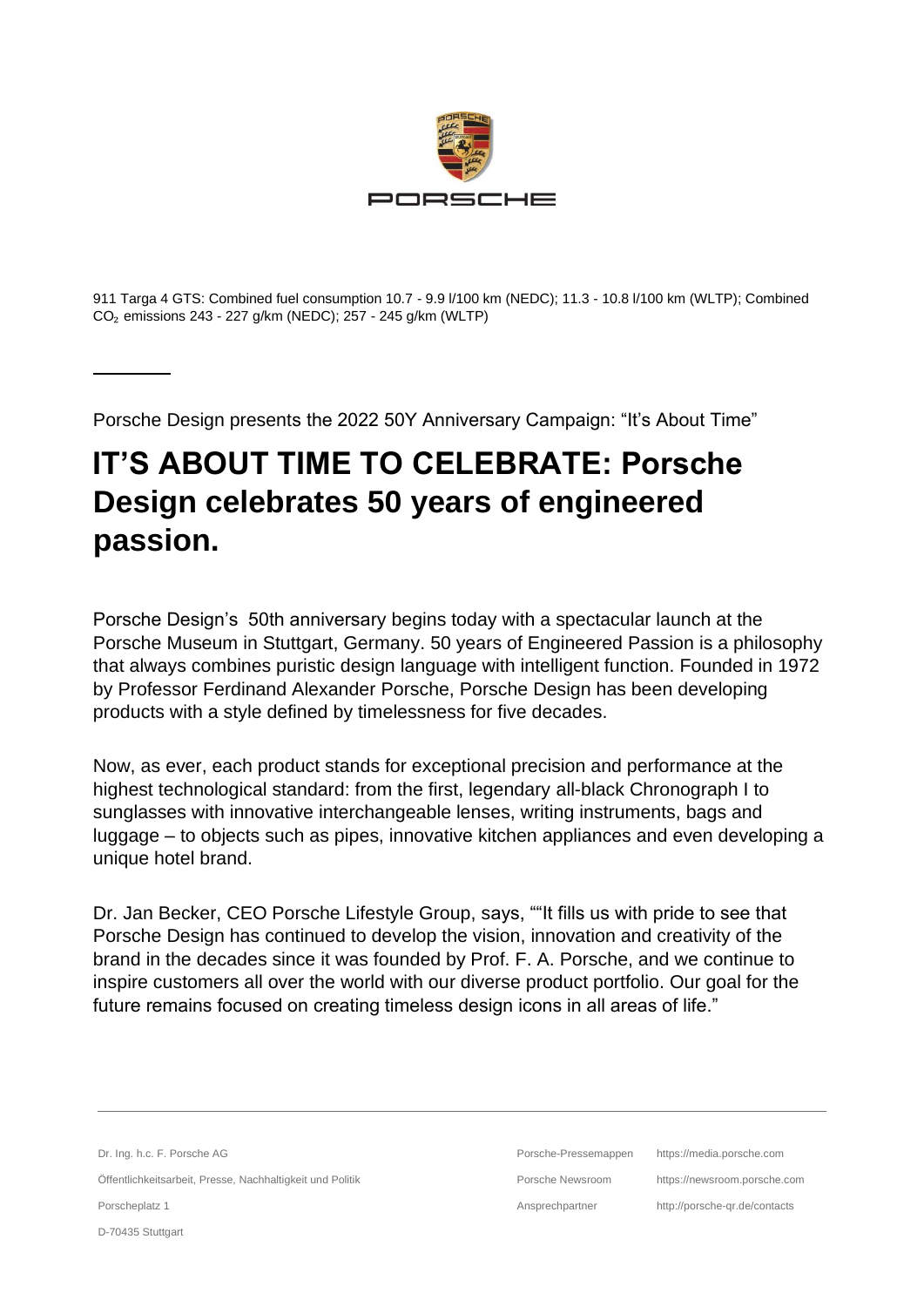The Porsche Museum is the perfect backdrop for the presentation of the new anniversary editions of the Chronograph I, including the **Chronograph 1 - 1972 Limited Edition** and the world premiere of two Porsche sports car models – from 1972 and 2022 – as a tribute to half a century of design history.

A six-month special exhibition at the Porsche Museum will also open, offering glimpses into Porsche Design's fascinating company history through a wide range of informative and unique exhibits.

In 2022, Porsche Design celebrates 50 years with a worldwide campaign that pays tribute to the past, celebrates the present and sets the stage for what's to come. IT'S ABOUT TIME.

## **1972–2022: TIME PASSES. DESIGN ENDURES.**

"If you analyze the function of an object, its form often becomes obvious." - Professor F. A. Porsche

Following this premise, F. A. Porsche created one of the most significant design objects in contemporary history with the Porsche 911. His vision of carrying the principles and legend of Porsche far beyond the frontiers of the automobile lives on to this day in all Porsche Design creations.

The 50Y Porsche Design campaign highlights the special significance of 'time' across the entire anniversary year. The Chronograph I marks hour zero in the company's history. F. A. Porsche's first product design, and the world's first black chronograph, was a trendsetter in its day and remains a ground breaking design icon for the brand. This revolutionary timepiece was also the first design to transfer automotive aesthetics and technological sophistication to other product categories. This is why both exceptional watches and special sports cars are the focus of our message during this anniversary year. The reissue of design icons in the form of the **Chronograph 1 – 1972 Limited Edition** (the first Porsche Design watch) and the **Chronograph 1 – 911 Edition 50Y Porsche Design**, as well as the world premiere of the **Porsche 911 S 2.4 Targa Classic** and the new **Porsche 911 Edition 50 Years Porsche Design special model**, will be flanked by unique events, exclusive releases and the limited edition 50Y Capsule Collection.

"I am delighted that the philosophy and pioneering design language of our founder, F. A. Porsche, lives on in every Porsche Design product. Today, the brand represents an

| Dr. Ing. h.c. F. Porsche AG                               | Porsche-Pressemappen | https://media.porsche.com     |
|-----------------------------------------------------------|----------------------|-------------------------------|
| Öffentlichkeitsarbeit, Presse, Nachhaltigkeit und Politik | Porsche Newsroom     | https://newsroom.porsche.com  |
| Porscheplatz 1                                            | Ansprechpartner      | http://porsche-gr.de/contacts |
| D-70435 Stuttgart                                         |                      |                               |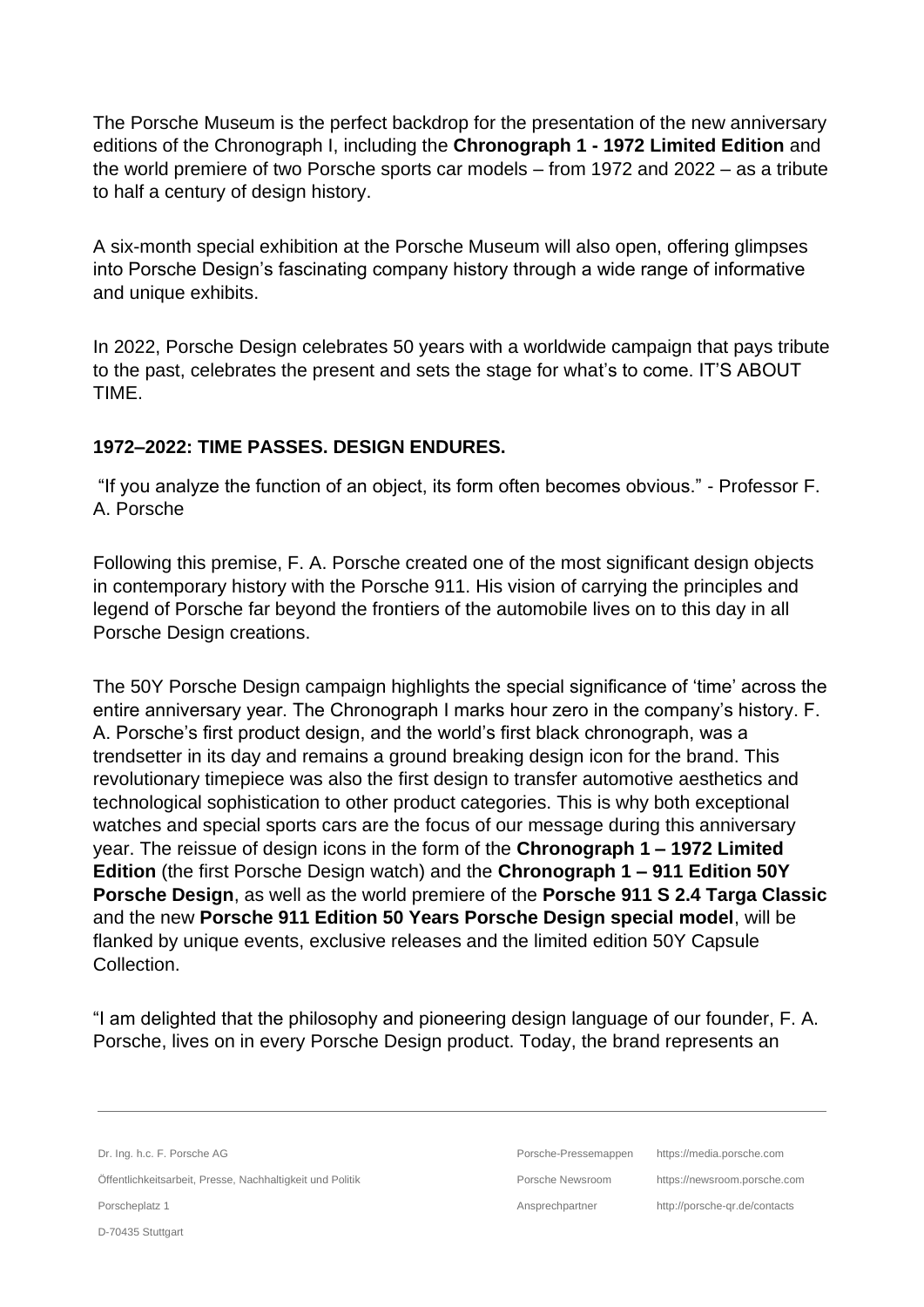entire lifestyle and manages again and again to combine technical innovations with maximum functionality and puristic design to set new standards," adds Dr. Jan Becker.

What all Porsche Design products have in common is inspiration drawn from the brand's design heritage, skilfully brought into the modern day, and presented in a new way to mark the 50th anniversary.

#### **IT'S ABOUT TIME FOR THE TARGA AND TIMEPIECE**

The Chronograph I is making a comeback to commemorate the anniversary: limited to 500 watches worldwide, the Chronograph 1 – 1972 Limited Edition pays homage to the 1972 original yet is technically state-of-the-art.

"Time passes, but design endures," says Dr. Jan Becker of the brands most important product categories. "The Porsche Design Chronograph I reissued for 2022 reflects F. A. Porsche's original approach to design. This particular timekeeper, as well as our other anniversary product highlights, will hopefully be a part of life for generations to come."

While the design remains completely unchanged, the watch is equipped with a highperformance, modern Porsche Design automatic movement with COSC certification. The dial, crown, clasp and case-back bear the historic Porsche Design logo. The tachymeter scale around the dial and the day and date indicators feature the typography of 1972. High-performance titanium, which is also frequently used in automobile construction, was used for the case and watch band.

As a testament to the birth of the brand, a one-of-a-kind 1972 Porsche 911 S 2.4 Targa has also been restored. The vehicle was extensively restored by Porsche Classic in close collaboration with Porsche Design and bears the recognizable signature of F. A. Porsche. Equipped with special details inspired by the Chronograph I, the vehicle unites heritage and modernity.

Porsche is also honoring the 50th anniversary of Porsche Design with the launch of a special model limited to 750 vehicles: the Porsche 911 Edition 50 Years Porsche Design. Its equipment details reprise typical designs and stylistic elements from Porsche Design. This exceptional sports car can be complemented with a matching timepiece, the Chronograph 1 – 911 Edition 50Y Porsche Design. The watch is reserved exclusively for owners of the special edition anniversary vehicle. Also limited to 750 pieces, it is inextricably linked to the sports car by its unique edition number engraved on the back of the case.

Dr. Ing. h.c. F. Porsche AG Öffentlichkeitsarbeit, Presse, Nachhaltigkeit und Politik Porscheplatz 1

Porsche-Pressemappen

https://media.porsche.com

Porsche Newsroom

https://newsroom.porsche.com

Ansprechpartner

http://porsche-qr.de/contacts

D-70435 Stuttgart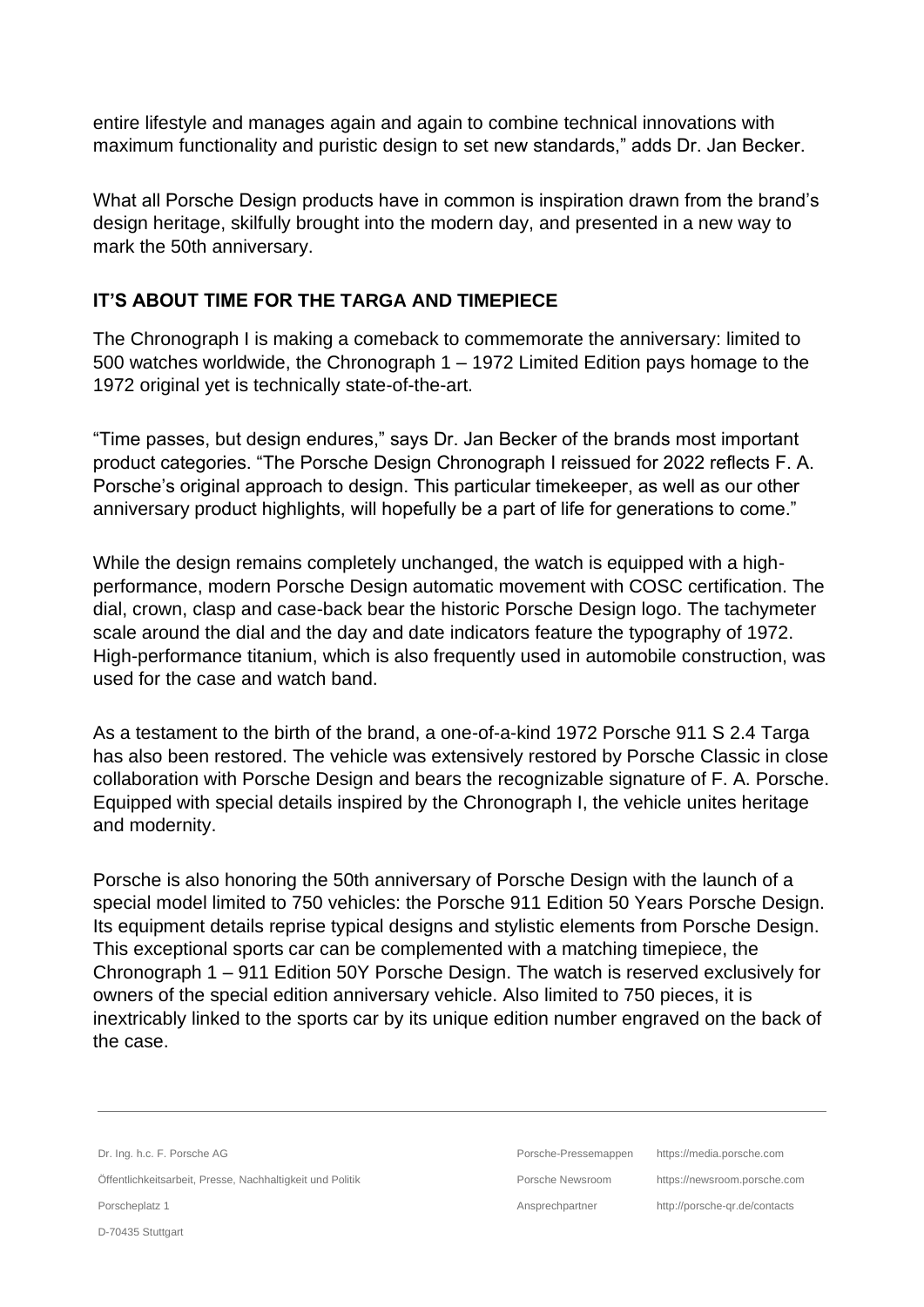# **IT'S ABOUT TIME TO TELL THE STORY**

The emotional short film "It's About Time – 50 years of Porsche Design" brings the history of Porsche Design to life in fictional form to mark the 50th anniversary. It tells the story of generations, of yesterday and today, of icons and innovations, of precision and timeless design. It is impossible to overlook how strongly the aspect of time shapes the brand's DNA in every way – and how the legacy of 50 years is being carried into the future.

# **IT'S ABOUT TIME TO CREATE NEW ICONS**

The limited 50Y Porsche Design Capsule Collection translates 50 years of design history into new, iconic products using state-of-the-art materials. The collection includes watches, eyewear, bags and luggage, fashion, sportswear and accessories. Styledefining elements include nods to the legendary checkered flag from the racing world and Satin Platinum accents, which can be found throughout the entire collection. Iconic sunglasses from the past have been reissued as anniversary editions, alongside the launch of the new innovative Porsche Design P'8950 Iconic 3D. The exclusive look of these avant-garde sunglasses is possible thanks to a modern 3D print manufacturing technology that melts titanium powder. The model pays homage to the brand's legendary Shield glasses from 1979. The Porsche Design 50Y P'8478 is the updated version of the legendary exclusive glasses with tear drop-shaped lenses and the world's first interchangeable lens mechanism. These, as well as the Porsche Design 50Y P'8928, a popular and fashionable Squared Aviator form of interchangeable-lens eyewear, will be available as limited product bundles.

## **IT'S ABOUT TIME TO GET INSPIRED**

The exclusive '50Y Porsche Design' coffee table book, published to commemorate the anniversary, pays tribute to the founding father of the brand, and celebrates the history of the brand and the overarching Porsche Design credo. Designed in the style of a highquality magazine, the book takes readers on a creative journey through three eras: the past, present and future. The visionary ideas of the innovative design masterminds from Zell am See, Austria, are presented across 12 chapters, revealing the creative power of the brand, and elucidating the philosophy behind the products – all illustrated with fascinating images. The contents include contributions from inspiring authors including trend researcher, Carla Buzasi. Porsche Design fans around the world are in for a treat.

You can find further information about the campaign, brand, and anniversary year at: <https://www.porsche-design.com/50Y>

## **ABOUT PORSCHE DESIGN:**

Dr. Ing. h.c. F. Porsche AG

Öffentlichkeitsarbeit, Presse, Nachhaltigkeit und Politik

Porscheplatz 1

D-70435 Stuttgart

Porsche-Pressemappen Porsche Newsroom

https://media.porsche.com

https://newsroom.porsche.com

Ansprechpartner